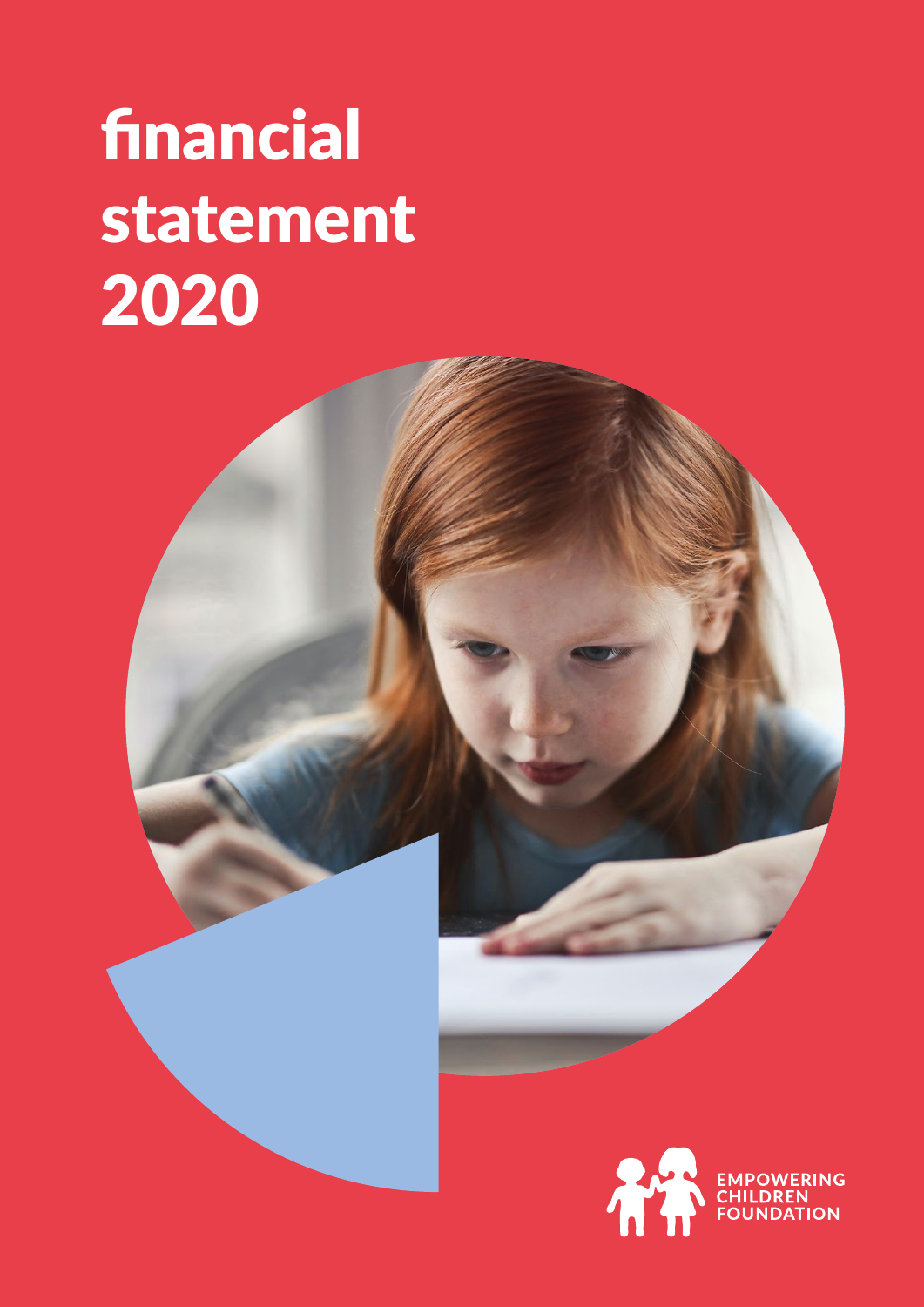**Empowering Children Foundation ul. Walecznych 59, 03-926 Warsaw Supplementary information and clarification**



## **Introduction**

Every child deserves safe childhood free of violence.

Empowering Children Foundation for 30 years:

- protect children from maltreatment and sexual abuse,
- provides children and their caregivers with the support, professional psychological and legal help,
- educate adults how effectively react in case of violence towards children and what to do when they suspect a child might have been abused,
- support and engage parents so they raise their children with love and respect,
- influence the Polish law to ensure the best possible protection of children's interests.

| Year 2020 in numbers:                                                                                              |
|--------------------------------------------------------------------------------------------------------------------|
| 3 Centers for Helping Children (Warszawa, Gdańsk, Starogard Gdański;                                               |
| 425 children provided with assistance;                                                                             |
| $1.106$ caregivers provided with assistance;                                                                       |
| 4.210 psychological consultation and individual therapeutical sessions for children;                               |
| 5.875 psychological consultations, individual therapy sessions,<br>and family sessions for parents and caregivers; |
| 61.625 answered calls from children and young people (helpline);                                                   |
| 30.999 participants of the conferences and training;                                                               |
| 12.525 answers to the messages received from children;                                                             |
| 747 interventions in situations threatening the life or health<br>of persons contacting the helpline's team.       |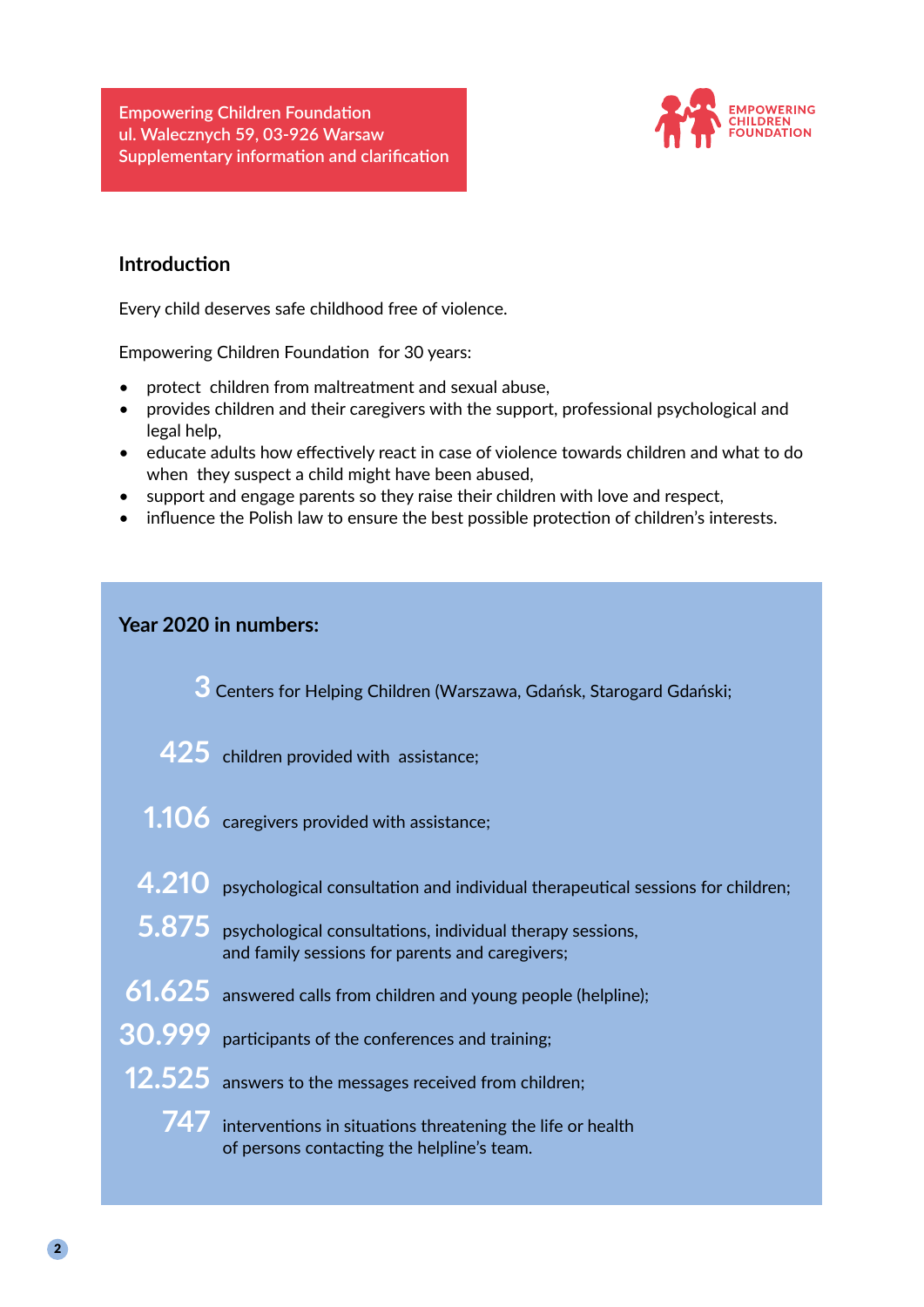|                                               | <b>Balance on the last</b><br>day of the current<br>accounting year 2020 | <b>Balance on the last</b><br>day of the previous<br>accounting year 2019 |
|-----------------------------------------------|--------------------------------------------------------------------------|---------------------------------------------------------------------------|
|                                               | 12 178                                                                   | 9 2 1 9                                                                   |
| <b>Total assets</b>                           |                                                                          |                                                                           |
| A. Fixed assets                               | 6764                                                                     | 6725                                                                      |
| I. Intangible fixed assets                    | 22                                                                       | 28                                                                        |
| II. Tangible fixed assets                     | 6742                                                                     | 6697                                                                      |
| III. Long-term receivables                    | $\mathsf{O}\xspace$                                                      | 0                                                                         |
| IV. Long-term investments                     | $\Omega$                                                                 | 0                                                                         |
| V. Long-term prepayments                      | 0                                                                        | 0                                                                         |
| <b>B.</b> Current assets                      | 5414                                                                     | 2494                                                                      |
| I. Inventory                                  | 4                                                                        | 4                                                                         |
| II. Short-term receivables                    | 235                                                                      | 831                                                                       |
| III. Short-term investments                   | 5 1 5 0                                                                  | 1656                                                                      |
| IV. Short-term prepayments                    | 25                                                                       | 3                                                                         |
| C. Due contributions to statutory fund        | $\Omega$                                                                 | 0                                                                         |
| <b>Total liabilities</b>                      | 12 178                                                                   | 9 2 1 9                                                                   |
| A. Equity                                     | 2 2 6 9                                                                  | 504                                                                       |
| I. Statutory fund                             | 2 2 6 8                                                                  | 2 2 6 8                                                                   |
| II. Other funds                               | $\mathsf{O}\xspace$                                                      | 0                                                                         |
| III. Previous years' profit (loss)            | $-1765$                                                                  | $-1846$                                                                   |
| IV. Net profit (loss)                         | 1766                                                                     | 82                                                                        |
| B. Liabilities and provisions for liabilities | 9909                                                                     | 8715                                                                      |
| I. Provisions for liabilities                 | 365                                                                      | 273                                                                       |
| II. Long-term liabilities                     | 374                                                                      | 514                                                                       |
| III. Short-term liabilities                   | 461                                                                      | 411                                                                       |
| IV. Accruals                                  | 8709                                                                     | 7517                                                                      |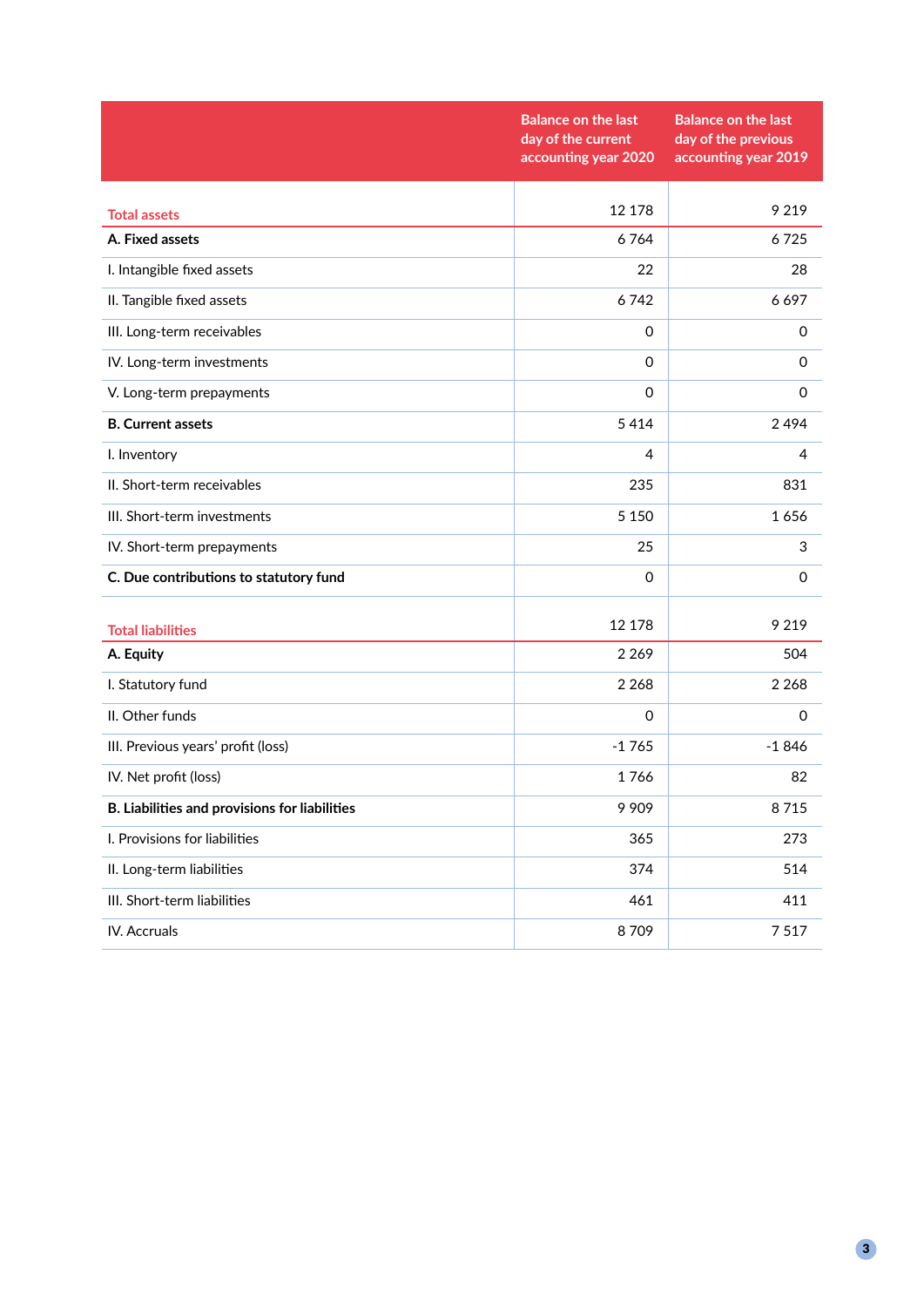|                                                          | <b>Balance on the last</b><br>day of the current<br>accounting year 2020 | <b>Balance on the last</b><br>day of the previous<br>accounting year 2019 |
|----------------------------------------------------------|--------------------------------------------------------------------------|---------------------------------------------------------------------------|
| A. Revenues from mission-related activities              | 14 14 9                                                                  | 10 589                                                                    |
| I. Revenues from unpaid activities for public benefit    | 14 14 9                                                                  | 10 589                                                                    |
| including revenues 1%                                    | 1 2 4 9                                                                  | 771                                                                       |
| II. Revenues from paid activities for public benefit     | $\Omega$                                                                 | $\Omega$                                                                  |
| III. Revenues from other mission-related activities      | $\Omega$                                                                 | 0                                                                         |
| <b>B. Costs from mission-related activities</b>          | 12 379                                                                   | 10815                                                                     |
| I. Costs from unpaid activities for public benefit       | 12 379                                                                   | 10815                                                                     |
| including costs 1%                                       | 821                                                                      | 332                                                                       |
| II. Costs from paid activities for public benefit        | $\Omega$                                                                 | 0                                                                         |
| III. Costs from other mission-related activity           | $\Omega$                                                                 | 0                                                                         |
| C. Profit (loss) from mission-related activities (A - B) | 1770                                                                     | $-226$                                                                    |
| D. Revenues from business activity                       | 334                                                                      | 564                                                                       |
| E. Costs from business activity                          | 354                                                                      | 310                                                                       |
| F. Profit (loss) on business activity (D - E)            | $-20$                                                                    | 254                                                                       |
| <b>G. Profit and Loss</b>                                | 0                                                                        | 0                                                                         |
| H. Profit (loss) on operating activities $(C + F - G)$   | 1750                                                                     | 28                                                                        |
| I. Other operating revenues                              | $\overline{2}$                                                           | 169                                                                       |
| J. Other operating costs                                 | 3                                                                        | 56                                                                        |
| <b>K. Financial revenues</b>                             | 59                                                                       | 4                                                                         |
| L. Financial expenses                                    | 26                                                                       | 56                                                                        |
| M. Gross profit (loss) $(H + I - J + K - L)$             | 1782                                                                     | 89                                                                        |
| N. Income tax                                            | 16                                                                       | 7                                                                         |
| O. Net profit (loss) (M - N)                             | 1766                                                                     | 82                                                                        |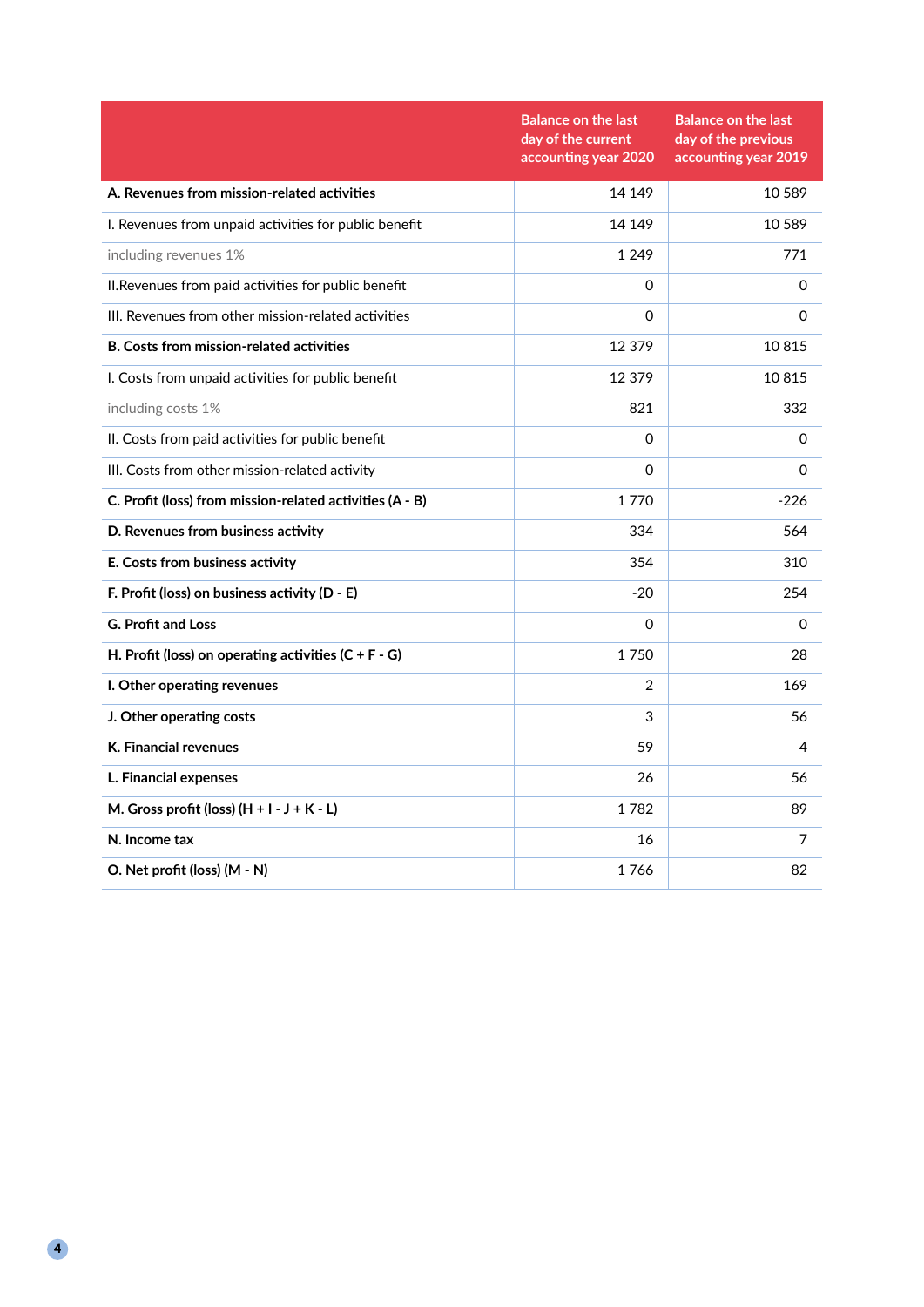## **1. Structure of mission-related revenues**

|                                                                        | 2020    | 2019    |
|------------------------------------------------------------------------|---------|---------|
| Mission-related revenues - National<br>and international organizations | 4 0 7 5 | 2.542   |
| Mission-related revenues - Natural persons                             | 3693    | 2 3 6 0 |
| Mission-related revenues - From public resources                       | 2811    | 3510    |
| Mission-related revenues – corporate organizations                     | 2 1 2 6 | 1 3 8 1 |
| Mission-related revenues - 1% (public-benefit organization)            | 1 2 4 9 | 771     |
| Mission-related revenues - other                                       | 195     | 24      |
|                                                                        | 14 14 9 | 10589   |

Empowering Children Foundation is registered as a public-benefit organization, and as such receives funds under the 1% tax donation scheme. In 2020 it received 1,249K PLN.

In 2020, the Foundation changed the presentation of reveneus in terms of deferred grants related to the purchase of fixed assets over time. In previous years, including 2019, these grants were presented as other operating revenue. However, taking into account the nature of the grants and the fact that they were allocated to support the Foundation's statutory activities, the presentation was changed. In 2020, revenues – deferred grants over time were presented under Mission-related revenues – Other.

| Revenues from economic activities | 334 | 564 |
|-----------------------------------|-----|-----|

Foundation conducts commercial activities mainly providing training, advertising and organizing conferences.

#### **2. Costs by type**

|                                    | 2020    | 2019    |
|------------------------------------|---------|---------|
| Payroll                            | (6864)  | (5548)  |
| Outsourced services                | (3659)  | (3753)  |
| Social security and other benefits | (1 220) | (947)   |
| Consumption of materials and power | (382)   | (425)   |
| Depreciation                       | (343)   | (213)   |
| Other prime costs                  | (51)    | (171)   |
| Taxes and fees                     | (114)   | (67)    |
| <b>Total costs</b>                 | (12733) | (11125) |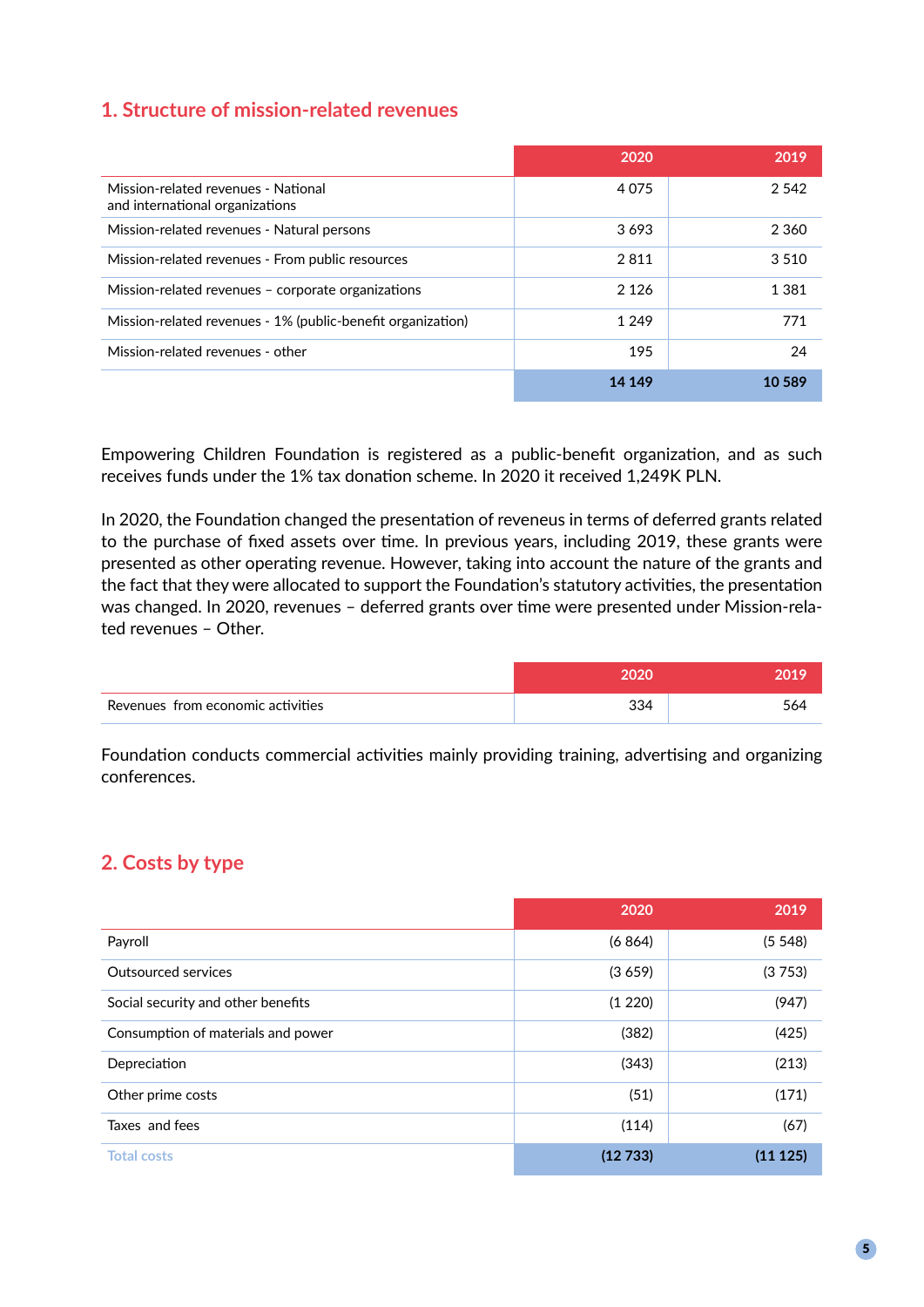| Costs by purpose                         | 2020    | 2019    |
|------------------------------------------|---------|---------|
| Mission related costs                    | (12379) | (10815) |
| Including costs covered from 1% revenues | (821)   | (332)   |
| Economic activities costs                | (354)   | (310)   |
|                                          | (12733) | (11125) |

Funds from the 1% tax revenues are used to finance mission-related activities in the area of providing support to children and their families, including remuneration for employees of support centers operated by the Foundation. The Foundation runs a dedicated register of expenses financed from the 1% revenues.

# **3. Tangible fixed assets**

|                    | <b>Buildings</b> | <b>Equipment</b><br>and<br>machinery | <b>Vehicles</b> | <b>Other</b><br>fixed<br>assets |      | <b>Fixed</b><br>assets<br>under<br>construc-<br>tion | <b>Total</b> |
|--------------------|------------------|--------------------------------------|-----------------|---------------------------------|------|------------------------------------------------------|--------------|
| <b>Gross value</b> |                  |                                      |                 |                                 |      |                                                      |              |
| 01.01.2020         | 6725             | 473                                  | $\mathbf{1}$    | 161                             |      | 142                                                  | 7503         |
| <b>Increases</b>   |                  | 130                                  |                 | $\overline{7}$                  | 338  | 246                                                  | 721          |
| Decreases          |                  |                                      |                 |                                 |      | (338)                                                | (338)        |
| 31.12.2020         | 6725             | 603                                  | $\mathbf{1}$    | 169                             | 338  | 50                                                   | 7886         |
| <b>Gross value</b> |                  |                                      |                 |                                 |      |                                                      |              |
| 01.01.2020         | (259)            | (385)                                | (1)             | (161)                           |      |                                                      | (806)        |
| <b>Increases</b>   | (155)            | (152)                                |                 | (7)                             | (23) |                                                      | (337)        |
| Decreases          |                  |                                      |                 |                                 |      |                                                      |              |
| 31.12.2020         | (414)            | (537)                                | (1)             | (169)                           | (23) |                                                      | (1144)       |
| <b>Decreases</b>   |                  |                                      |                 |                                 |      |                                                      |              |
| 01.01.2020         | 6466             | 89                                   | ٠               | ۰                               |      | 142                                                  | 6697         |
| 31.12.2020         | 6 3 1 1          | 66                                   |                 |                                 | 315  | 50                                                   | 6742         |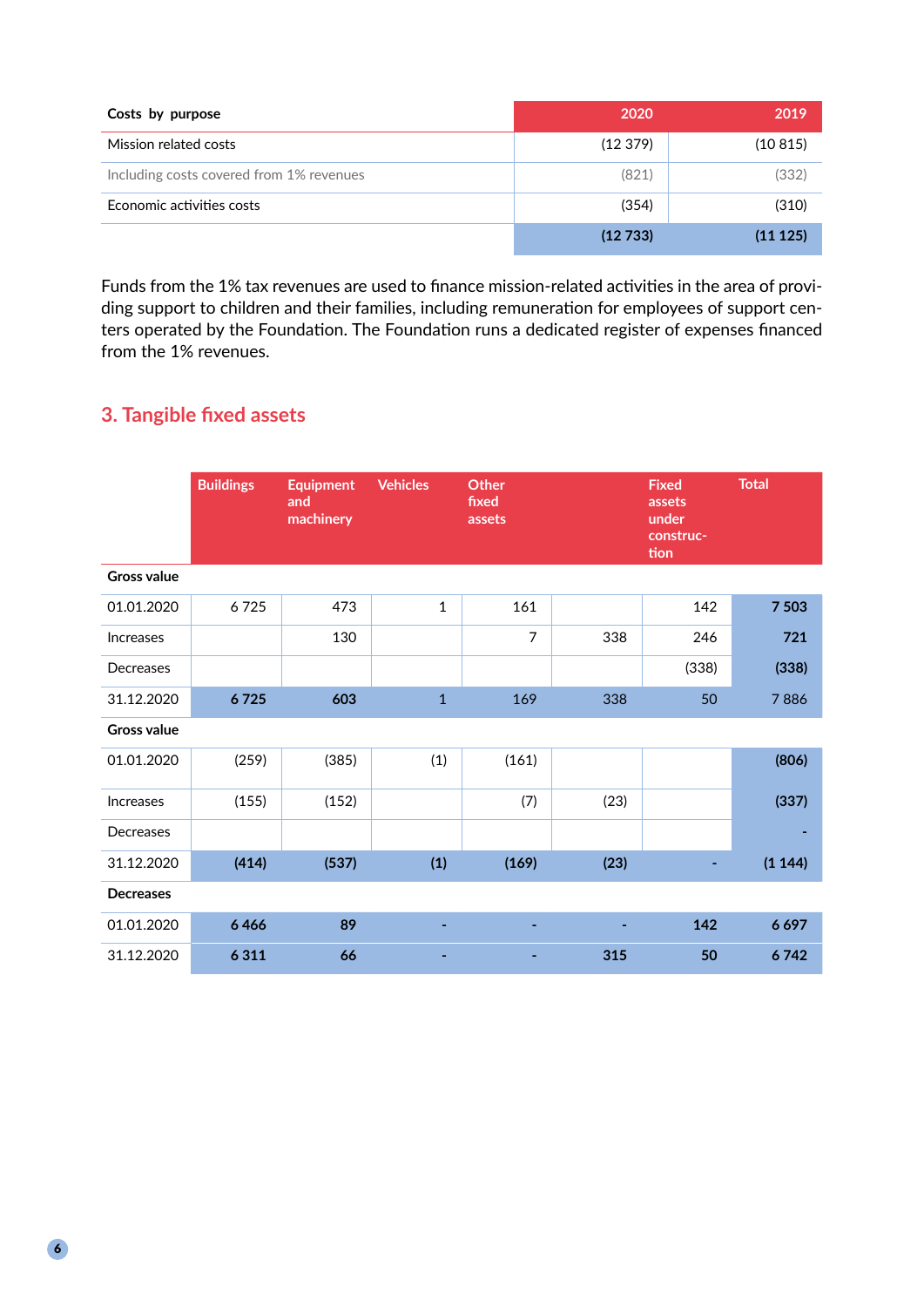# **4. Statutory fund**

Financial result obtained in 2019 amounting to PLN 81,9 thousand and in 2020 amounting to PLN 1.766 thousand will be utilized in full for the mission-related activities.

Management board recomends that the profit will be used to compensate the loss from previous years.

Loss from the commercial activities in 2020 will be covered from the profit of such activities gain in the next years. Current liquidity within the commercial activity was provided by the Polish Development Fund loan.

|                  |                           | <b>Credits and</b><br>loans | Other | <b>Total</b> |
|------------------|---------------------------|-----------------------------|-------|--------------|
| As of 31.12.2020 | under 1 year              | 267                         | 193   | 461          |
|                  | Over 1 year up to 5 years | 374                         |       | 374          |
|                  |                           | 641                         | 193   | 835          |
| As of 31.12.2019 | under 1 year              | 224                         | 187   | 411          |
|                  | Over 1 year up to 5 years | 514                         |       | 514          |
|                  |                           | 738                         | 187   | 925          |

#### **5. Long-term liabilities**

The Foundation uses loans granted by Towarzystwo Inwestycji Społeczno-Ekonomicznych SA, with an interest rate ranging from 0,69 to 1,75%. In 2020 one new contract has been concluded for loan of 100 000 PLN. Loan repayments are done up to date according to the time specified in the agreements.

Other short-term liabilities of the Foundation result from the current settlements with contractors in the amount of PLN 154 thousand, public charges with the maturity date in 2021 in the amount of PLN 14 thousand and settlements with grant donors for subsidies in the amount of PLN 22 thousand.

In 2020 due to the pandemia COVID-19 the Foundation received loan in the amount of PLN 43 thousandloan from Polish Development Fund for the commercial activities. Settlement of accounts of this loan will take place in 2021.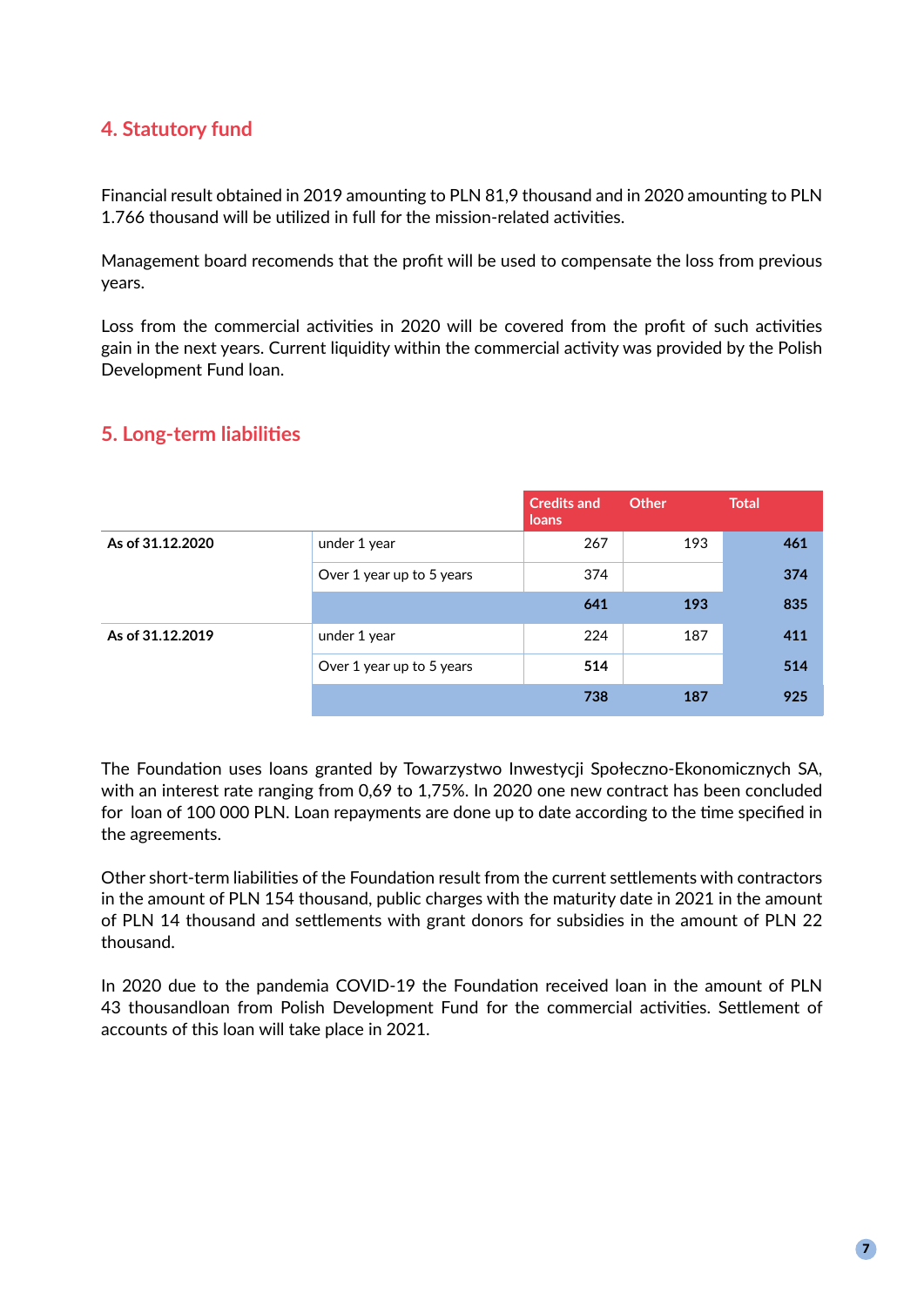# **6. Accruals**

Mission-related revenues (in particular subsidies, donations, 1% for public-benefit orgnizations) are accounted for in the profit and loss account when the entity acquires the right of receiving a specific revenue resulting from ownership rights to a specific asset. In the case of a donation allocated for specific activities or actions, such subsidy is delayed in the balance sheet and systematically accounted for as revenue in the amount reflecting costs incurred to finance activities covered by a specific donation.

|                                                                                                                   | 2020 | 2019  |
|-------------------------------------------------------------------------------------------------------------------|------|-------|
| Donations deferred - received and dedicated to cover costs of<br>next financial period mission-related activities | 2785 | 1423  |
| Deferred donation for purchase of fixed assets                                                                    | 5892 | 6061  |
| Other                                                                                                             | 32   | 33    |
|                                                                                                                   | 8709 | 7.517 |

#### **7. Advances, loans and similar allowances offered to members of management bodies, supervisory bodies or administrative bodies**

In the years 2019 and 2020 no loans or similar allowances were offered to members of managing or supervisory bodies.

#### **8. Employment**

| Number of employees as of 31.12 | 100 |  |
|---------------------------------|-----|--|

# **9. Contingent liabilities**

Legal stipulations regulating value-added tax, corporate income tax, personal income tax, real estate tax or social security contributions are subject to change. As a result, not infrequently one is unable to refer to welldefined regulation or legal precedent. As well as this, regulations currently in force are unclear, which leads to discrepancies in how tax law is being interpreted by different public institutions, or public bodies and enterpreneurs. Tax returns, as well as other settlements (customs, foreign currencies) are subject to inspection by institutions entitled to impose considerable fines. Any outstanding amounts revealed by such an inspection are to be paid with interest. All in all, taxation risk in Poland is higher than that typically found in countries w ith more mature tax systems.

Tax returns are subject to audit for the period of five years. As a result, amounts quoted in the financial report may be altered at a later date, having been finally settled by tax institutions. The Foundation has not been subjected to a tax audit.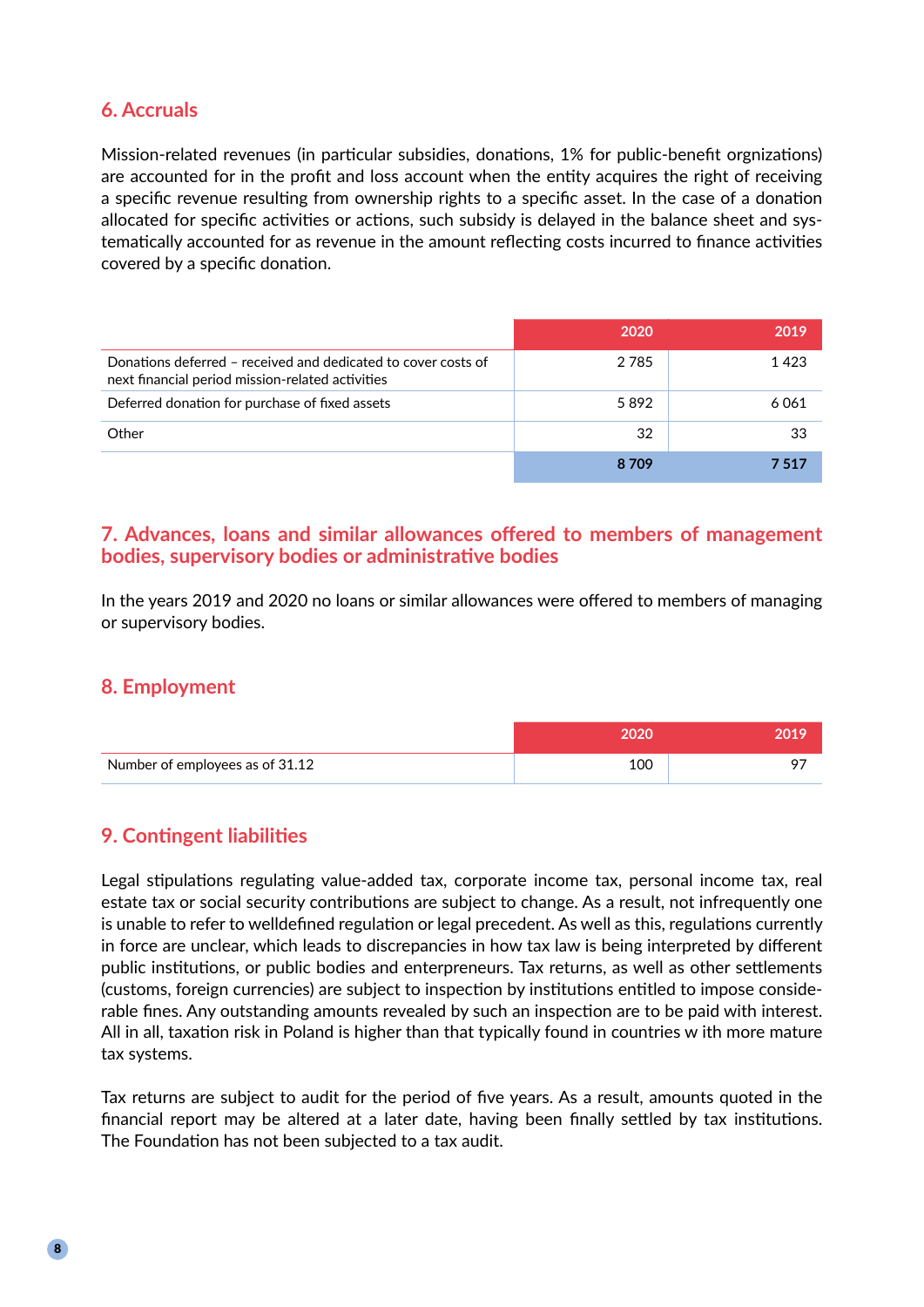# **10. Asset-backed securities established by the Foundation**

The Foundation has loans granted by Towarzystwo Inwestycji Społeczno-Ekonomicznych SA collaterized by promissory notes and mortgage on the building being the property of the Foundation.

## **11. Short-term investments**

|                                                          | 2020    | 2019 |
|----------------------------------------------------------|---------|------|
| Cash                                                     |         |      |
| <b>Cash in bank accounts:</b>                            | 5 1 5 0 | 1656 |
| Cash in VAT account                                      |         | 1    |
| Received donations to cover costs in next financial year | 2871    | 1461 |
| Own sources for current activities                       | 2 2 4 7 | 161  |
| Other                                                    | 32      | 33   |
|                                                          | 5 1 5 0 | 1656 |

#### **12. Short-term trade receivables form other entities**

|                           | 2020                     | 2019 |
|---------------------------|--------------------------|------|
| Gross receivables         | 40                       | 68   |
| Impairment of receivables | $\overline{\phantom{0}}$ |      |
| Net receivables           | 40                       | 68   |

# **13. Changes on the Management Board in 2021**

Council of the Empowering Children Foundation on its meeting on 9th of April 2021 has voted the resolution to accept 3 new members of the managing board: Magdalena Sadłowska, Beata Wojtkowska and Teresa Zagrodzka.

At the same time the Council accepted resignation of Łukasz Wojtasik from the managing board.

Łukasz Wojtasik will be in the Foundation in the position of the coordinator of the program Child in the web.

The new management board after the changes consist of :

**Monika Sajkowska – President, Maria Keller-Hamela – Vice President, Magdalena Sadłowska, Marta Skierkowska, Renata Szredzińska, Beata Wojtkowska, Teresa Zagrodzka.**